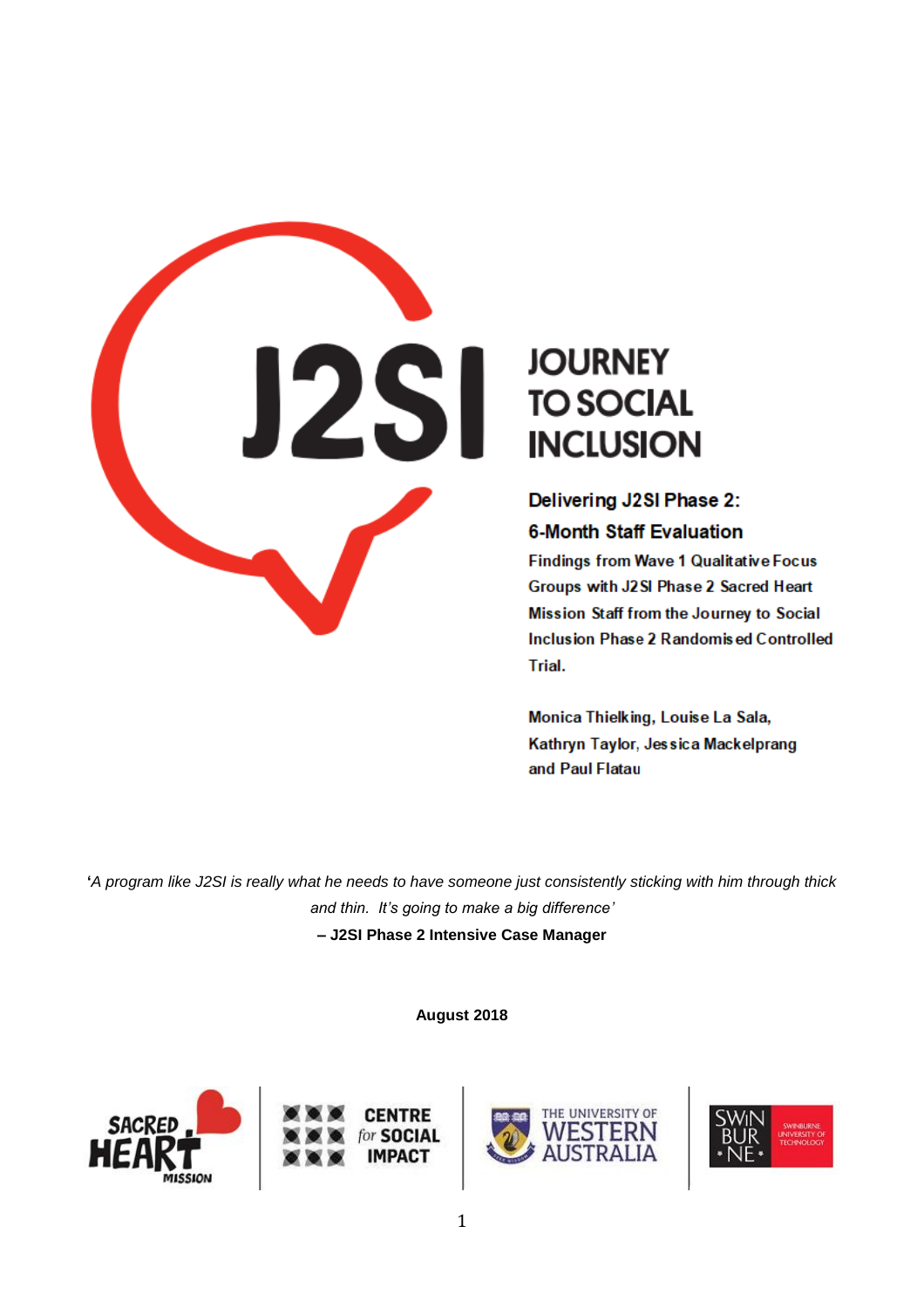# **Table of Contents**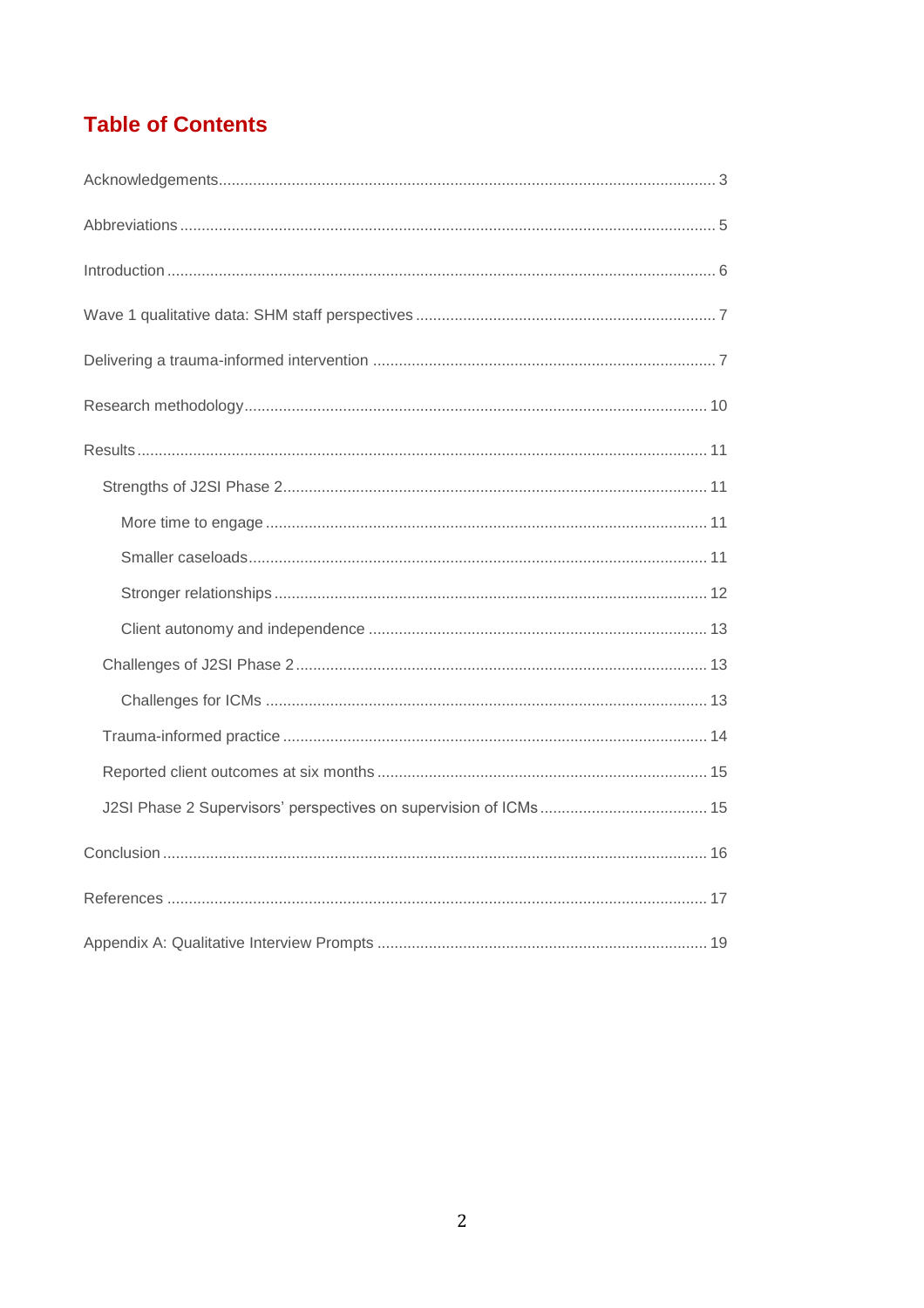### **Acknowledgements**

The authors would like to thank staff at Sacred Heart Mission (SHM) for their participation in the Journey to Social Inclusion Phase 2 (J2SI Phase 2) research study and for giving so generously their time to complete the J2SI Phase 2 focus groups. We would also like to thank SHM and Ozanam House for providing rooms and facilities to conduct the focus groups outlined in this report. SHM staff who participated in the focus groups were invited to provide feedback on a draft of this report concerning the resonance, validity and usefulness of our interpretations. We would like to thank those staff who provided comments.

For the overall project, we also thank the Victorian Government and individual philanthropists for their generous support of the J2SI Phase 2 program and research study. We also thank the J2SI Phase 2 Steering Committee and J2SI Phase 2 Evaluation Committee; SHM CEO, Cathy Humphrey; SHM General Manager, Leanne Lewis; SHM Operations Manager Service Hubs and Individual Planned Support, Anna Paris; and the SHM J2SI Phase 2 Intensive Case Managers (ICMs) for their ongoing support of the project. The two universities engaged in the study, University of Western Australia and Swinburne University of Technology, also provided significant in-kind support for the study, including a PhD scholarship. Last but not least, the authors thank all the 'J" and 'E" group participants in the research study for their valued contributions.

The opinions in this report reflect the views of the authors and do not necessarily reflect those of SHM, partner organisations, the J2SI Phase 2 Steering Committee or the J2SI Phase 2 Evaluation Committee.

### **The J2SI Phase 2 Research Study**

The J2SI Phase 2 Research Study is led by Professor Paul Flatau, Director of the Centre for Social Impact, University of Western Australia (UWA). Members of the research team are: Professor Paul Flatau<sup>1</sup>, Dr Monica Thielking<sup>2</sup>, Assoc./Prof Lisa Wood<sup>1,3</sup>, Assist./Prof Karen Martin<sup>3,1</sup>, Ms Shannen Vallesi<sup>1,3</sup>, Ms Elizabeth Whittaker<sup>4,1</sup>, Dr Kaylene Zaretzky<sup>1</sup>, Dr Jessica Mackelprang<sup>2</sup> , Dr Leanne Lester1,5, Ms Louise La Sala<sup>2</sup>, Dr Kathryn Taylor<sup>2</sup>, Dr Ryan Courtney<sup>4</sup>, Assoc./Prof. Jude<sup>7</sup> Spiers, and Dr Steve Quinn<sup>6</sup>.

1) Centre for Social Impact UWA, UWA Business School, The University of Western Australia 2) School of Health Sciences, Swinburne University of Technology 3) School of Population Health, The University of Western Australia 4) National Drug and Alcohol Research Centre, The University of New South Wales 5) School of Sport Science, Exercise and Health, The University of Western Australia 6) Department of Statistics, Data Science and Epidemiology, Swinburne University of Technology 7) International Institute for Qualitative Methodology, University of Alberta

### **About Sacred Heart Mission**

Sacred Heart Mission (SHM) was founded in 1982 as a small volunteer service providing food, clothing, emergency relief, accommodation and companionship to people experiencing homelessness. It has grown to become a major provider of homelessness services in Melbourne. Further information about SHM is available at [www.sacredheartmission.org.](http://www.sacredheartmission.org/)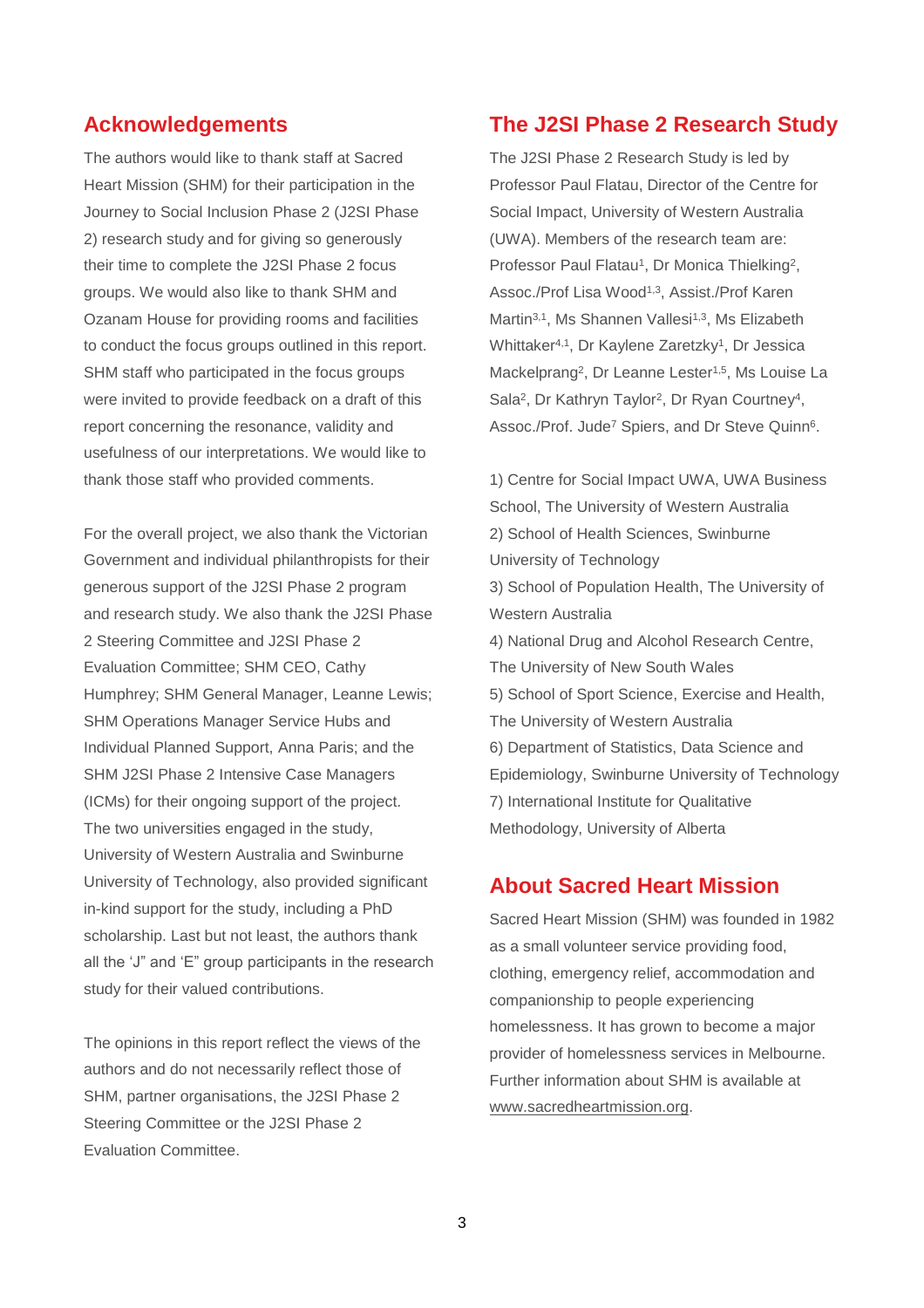# **Suggested citation**

Thielking, M., La Sala, L., Taylor, K., Mackelprang, J., & Flatau, P. (2017). *Findings from Wave 1 qualitative focus groups with J2SI Phase 2 Sacred Heart Mission staff from the Journey to Social Inclusion Phase 2 Randomised Controlled Trial*. Melbourne: Sacred Heart Mission. doi: 10.25916/5b722aa017a90

[https://doi.org/10.25916/5b722aa017a90](https://protect-au.mimecast.com/s/z8wBCP7yX7H0wNE9i041Fh?domain=doi.org)

## **Address for correspondence**

All enquiries relating to the present report and the research study should be addressed to Dr Monica Thielking at the following address:

Dr Monica Thielking Swinburne University of Technology Faculty of Health, Arts and Design Department of Psychological Sciences Mail H99, PO Box 218 Hawthorn Victoria 3122 Australia Phone: [+61 3 9214 4402](file:///C:/tel/+61%203%209214%204402) Email: [mthielking@swin.edu.au](mailto:mthielking@swin.edu.au)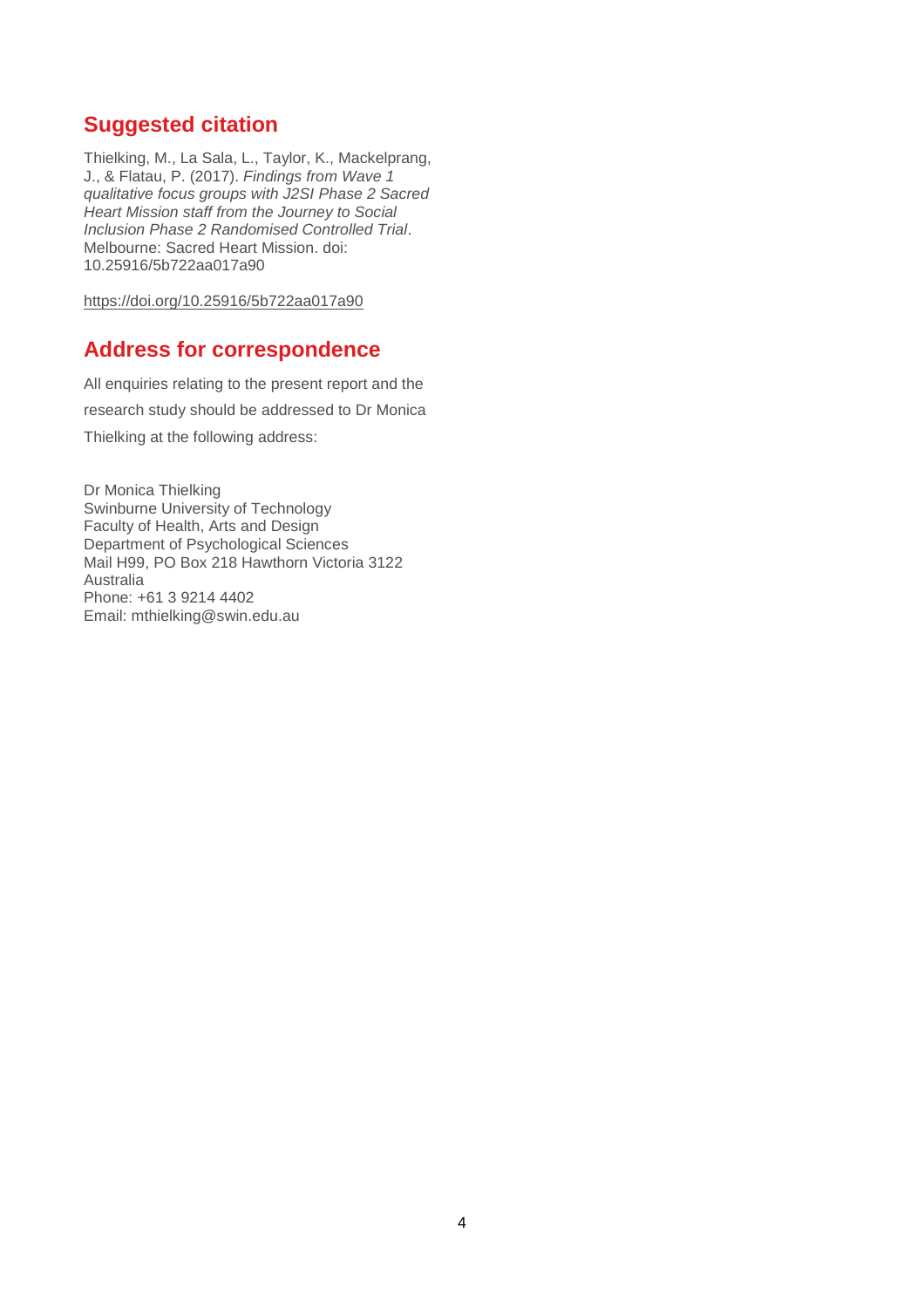# **Abbreviations**

| <b>CSI</b>          | Centre for Social Impact            |
|---------------------|-------------------------------------|
| E group             | Comparison group                    |
| <b>ICM</b>          | Intensive Case Manager              |
| J group             | Intervention group                  |
| <b>J2SI</b>         | Journey to Social Inclusion         |
| <b>J2SI Phase 2</b> | Journey to Social Inclusion Phase 2 |
| <b>SHM</b>          | Sacred Heart Mission                |
| THI                 | Trauma and Homelessness Initiative  |
| <b>UWA</b>          | University of Western Australia     |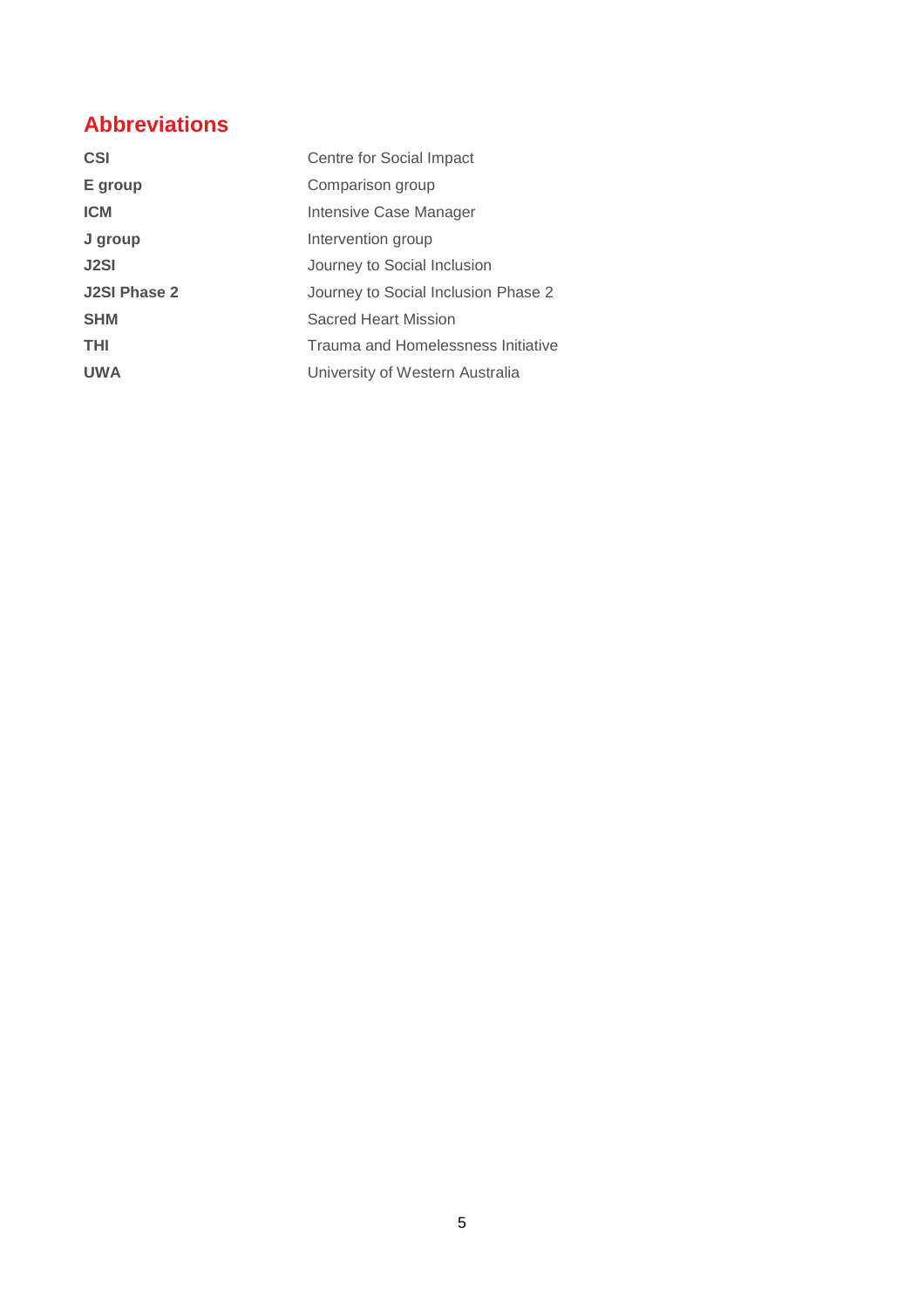### **Introduction**

The J2SI Phase 2 research study is led by the Centre for Social Impact, University of Western Australia (CSI UWA), in partnership with Swinburne University of Technology (SUT). Sacred Heart Mission (SHM) delivers the J2SI Phase 2 intervention, and the J2SI Phase 2 Intensive Case Managers (ICMs) are Sacred Heart Mission staff. This report, led by researchers from Swinburne University of Technology, outlines the results of the first set of semi-structured interviews and focus groups conducted with ICMs and their Supervisors regarding their initial experiences of delivering the Journey to Social Inclusion Phase 2 intervention. It provides additional insight into the views of research end-users on the experience of delivering the J2SI intervention, which, to date has been summarised as consisting of:

- Assertive case management and service coordination
- Rapid housing access and sustaining tenancies
- Strong focus on health and wellbeing
- Trauma-informed practice
- Building skills for inclusion (social and economic)
- Fostering independence

See the Journey to Social Inclusion (J2SI) Phase 2 Implementation Report produced by Sacred Heart Mission for more information.

As outlined in the baseline report (Miscenko et al., 2017), the J2SI Phase 2 program is an innovative homelessness program implemented and administered by SHM in Melbourne. It aims to break the cycle of chronic homelessness by providing rapid access to permanent housing, delivering support to assist participants in sustaining tenancies and improving the health, wellbeing and social outcomes of participants. It

builds on the pilot J2SI program that was undertaken between 2009 and 2012 (Johnson & Tseng, 2010; Johnson et al., 2011; Johnson et al., 2012; Johnson et al., 2013; Johnson et al., 2014; Parkinson, 2012; Parkinson & Johnson, 2014). The J2SI Phase 2 service model is based on five key elements (Sacred Heart Mission, 2016a):

- 1. Assertive case management and service coordination
- 2. Housing access and sustaining tenancies
- 3. Trauma-informed practice
- 4. Building skills for inclusion
- 5. Fostering independence

The objectives of the J2SI Phase 2 research study are many. Firstly, we aim to describe the histories, needs, circumstances and pathways of those experiencing chronic homelessness in Melbourne. Secondly, we aim to assess the impact of the J2SI Phase 2 program being implemented by SHM compared to a comparison group who are receiving existing standard service provision. Impact will be assessed according to a broad range of wellbeing domains,

including housing, physical health, mental health, alcohol and other drug (AOD) issues, health service utilisation,

economic participation, social support and quality of life. Thirdly, we intend to examine the cost of the J2SI program compared with existing service provision and assess the overall cost-effectiveness of the J2SI Phase 2 program (accounting for differential cost offsets). Finally, we aim to provide a framework for scaling up the J2SI intervention pending positive evaluation findings.

The baseline research report (Miscenko et al., 2017) provided an in-depth overview of study participants, summarising their histories and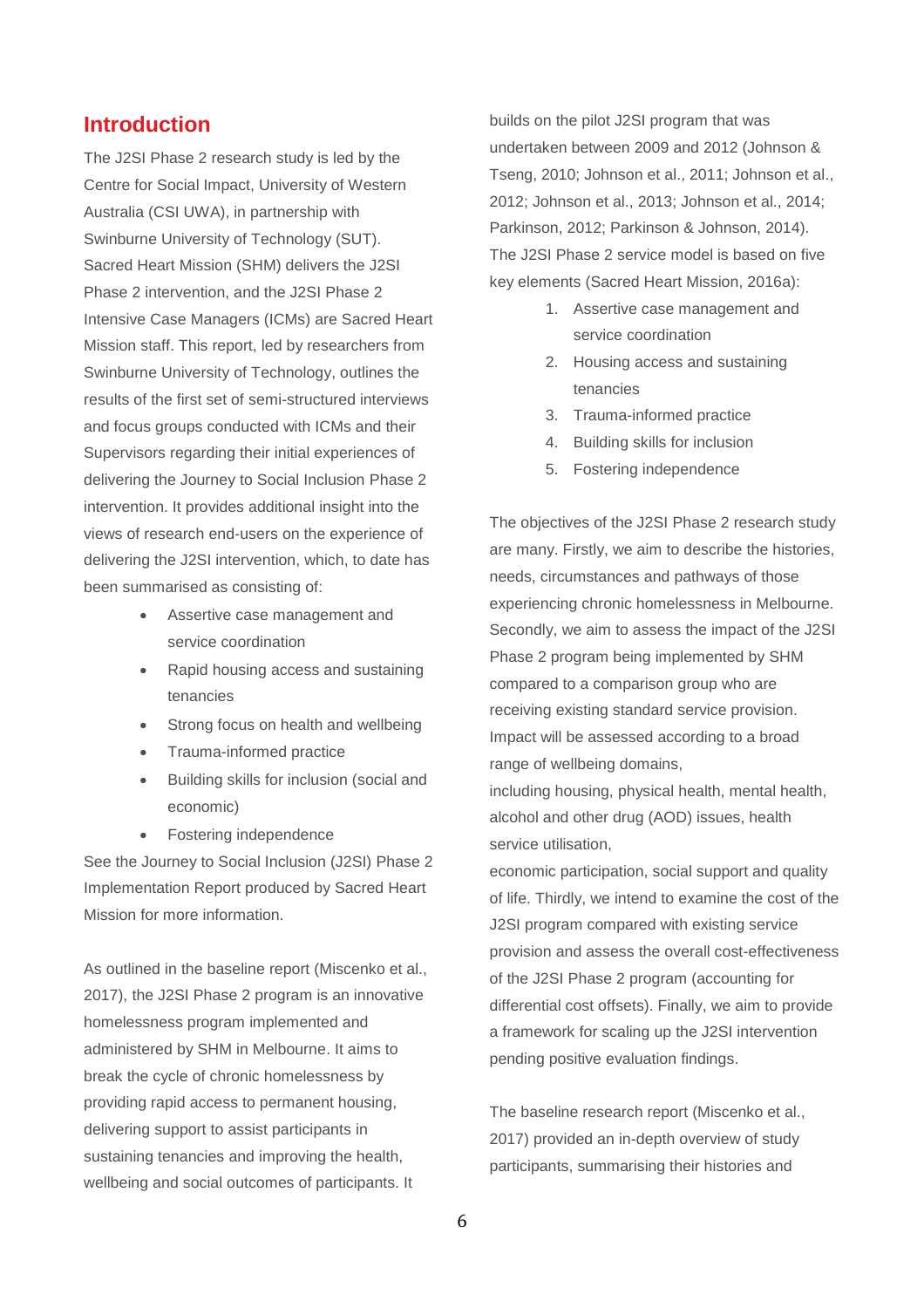current experiences of homelessness; labour force status; mental and physical health status; use of, and dependence on, alcohol and other drugs; quality of life; contact with the health and justice systems; and social support. The J2SI Phase 2 Baseline Survey, on which the baseline report was based, was administered to participants prior to randomisation. Participants were randomised to an intervention group ('J' group; i.e., enrolled in the J2SI Phase 2 program and assigned an ICM from SHM) or a comparison group ('E' group; i.e., those eligible to receive standard service provision). The second report, *Chronic Homelessness in Melbourne: First-Year Outcomes of the Journey to Social Inclusion Phase 2 Study Participants,*  details findings at the Year One time point in which we compare outcomes at the Wave 3 time point with those at Baseline, using survey data that were collected during interviews with research study participants.

# **Wave 1 qualitative data: SHM staff perspectives**

As stated in the baseline report (Miscenko et al., 2017), the J2SI Phase 2 evaluation utilises a broad range of data including longitudinal survey data, qualitative interview and focus group data, and linked administrative data from Victorian and Australian government agencies across a range of domains (e.g., health, housing, justice, labour force and income support) to develop a rich profile of study participants and the pathways they follow over time. This report focuses exclusively on qualitative data collected in the form of focus groups and interviews with SHM staff who are responsible for delivering the J2SI Phase 2 intervention. The staff experiences reported herein capture the first six months of J2SI Phase 2 intervention delivery between January and July 2016.

Objectives of this qualitative component of the J2SI Phase 2 research study are to investigate staff experiences of delivering the J2SI Phase 2 intervention. In particular, we aim to:

- Describe staff understanding of the J2SI Phase 2 model, with particular reference to their approach to delivering a traumainformed intervention;
- Clarify staff perceptions of the major differences between the J2SI Phase 2 model compared to standard homelessness support services;
- Discuss challenges that staff or participants (per staff report) have faced thus far in the J2SI Phase 2 program; and,
- Explore staff perceptions of the impact the intervention is having on participants.

### **Delivering a trauma-informed intervention**

In addition to creating strong relationships with key service providers in order to ensure the full range of clients' needs are addressed, the J2SI model takes on a trauma informed practice approach to service delivery and is one of the key elements of the J2SI Phase 2 service model. It is consistent with the SHM Practice Framework (2016b), which describes SHM as a trauma-informed organisation. SHM's move to become a trauma-informed organisation was based on the findings of two major research projects initiated by SHM that underscore the importance of adopting a traumainformed intervention (i.e., Johnson, Parkinson, Tseng, & Kuehnle, 2011; and O'Donnell, Varker, Cash, Armstrong, Di Censo, Zanatta, Murnane, Brophy, & Phelps, 2014; O'Donnell, Varker, & Phelps, 2012).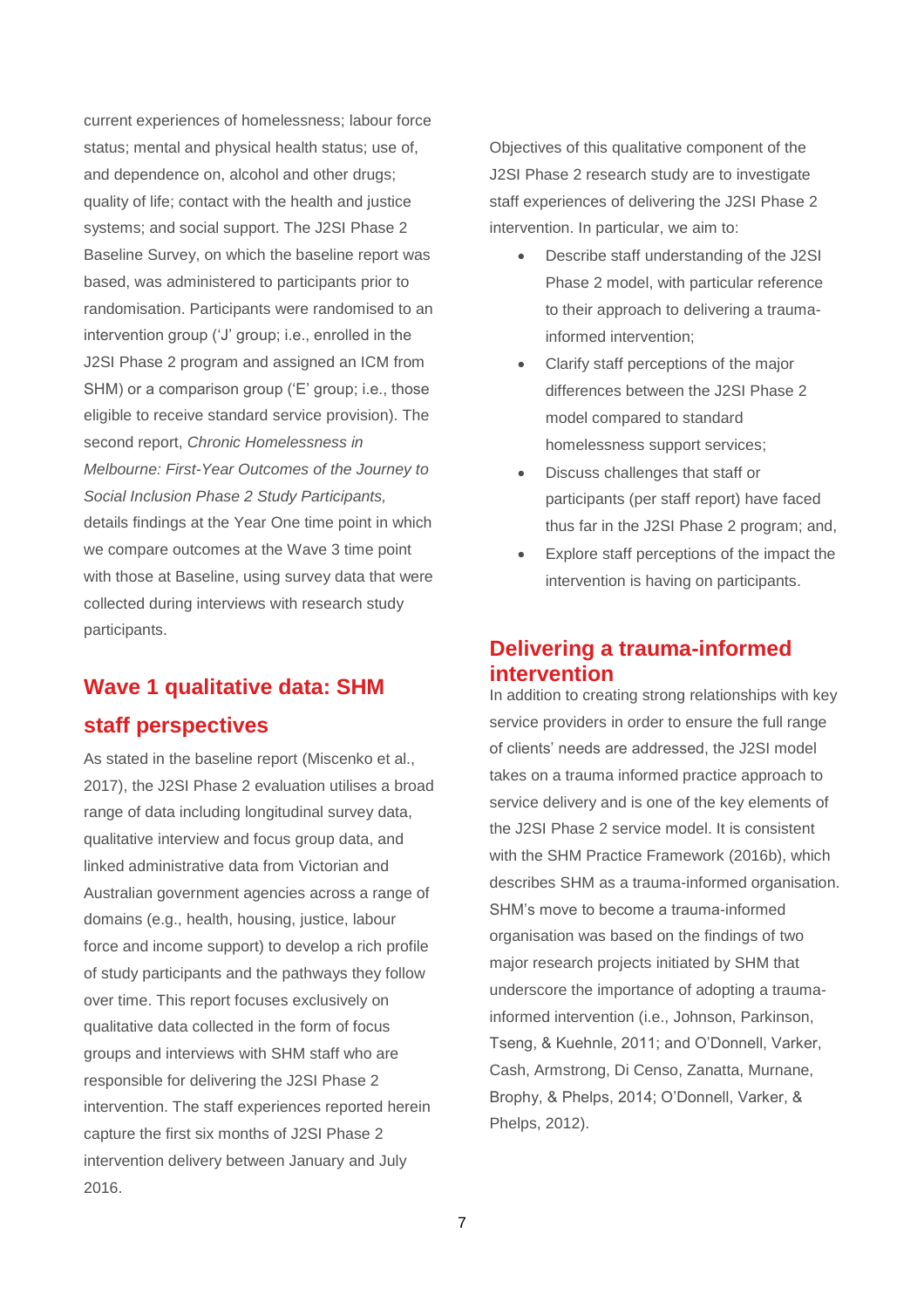The first major research project initiated by SHM was the pilot study of J2SI, a randomised controlled trial conducted by RMIT University and The University of Melbourne from 2009 to 2012. In this study, 88 adults were assigned to receive the J2SI intervention or existing services for a 3-year period. It was discovered that nearly all study participants had experienced trauma in their lifetime (95%), including rape (48.5%), sexual molestation (51.5%) and physical assault (74.4%; Johnson, Parkinson, Tseng, & Kuehnle, 2011). After three years, 85% of J2SI participants were housed compared to 41% of those receiving existing services (Johnson, Kuehnle, Parkinson, Sesa, & Tseng, 2014). The pilot study demonstrated that a person can make a permanent transition out of homelessness if an organisation prioritises housing as a key client outcome area and couples this with intensive, individually tailored, long-term support that addresses both the underlying causes of the person's homelessness, as well as addressing the trauma experienced prior to or whilst homeless (SHM, 2016b).

The second major research project was the Trauma and Homelessness Initiative, which was a collaboration between the Australian Centre for Posttraumatic Mental Health and four agencies providing services to people who are homeless or who are at risk of homelessness: Sacred Heart Mission, Mind Australia, Inner South Community Health and VincentCare Victoria. That research project involved a literature review, interviews with service users from the four community agencies involved, staff focus groups from those agencies, and a quantitative study of adults currently experiencing or at risk of experiencing long-term homelessness (O'Donnell, et al., 2014; O'Donnell, Varker, & Phelps, 2012).

An integration of the key findings of the Trauma and Homelessness Initiative lead to the development of a model of recovery for people experiencing long-term homelessness (Figure 1). The model recognises the cyclical interrelationship between trauma exposure, long-term homelessness, social disadvantage, and mental health difficulties. It proposes three steps towards recovery, which are to promote recovery principles, to develop core psychological stability skills, and to engage or provide specialist treatment and support (O'Donnell et al., 2014).



*Figure 1.* A model of recovery for people experiencing long-term homelessness. From "The Trauma and Homelessness Initiative" by M. O'Donnell, et al., 2014, Report prepared by the Australian Centre for Posttraumatic Mental Health in collaboration with Sacred Heart Mission, Mind Australia, Inner South Community Health and VincentCare Victoria, p. 63. Copyright 2014 by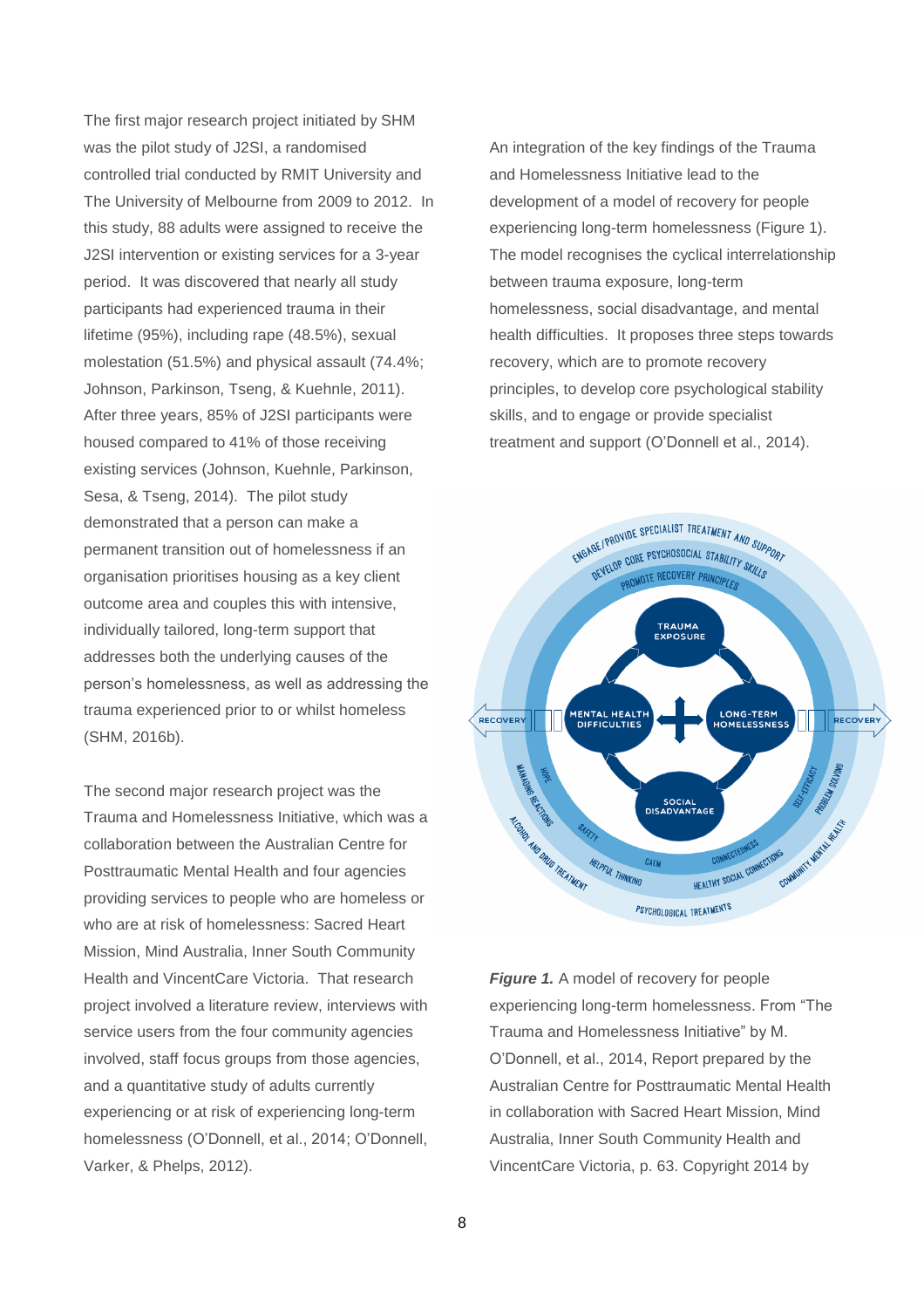Australian Centre for Posttraumatic Mental Health. 1

Based on this research, SHM adopted the O'Donnell et al., (2014) model of recovery as the theory that underpins their practice. They also adopted the Hopper, Bassuk and Olivet's (2010) definition of trauma-informed care and established six principles of trauma-informed care based on theoretical (i.e., O'Donnell, et al., 2014) and practice-expertise underpinnings to guide their practice with clients, as outlined in the SHM Practice Framework (2016b). The adopted definition of trauma-informed care is "a strengthsbased framework that is grounded in an understanding of and responsiveness to the impact of trauma, that emphasizes physical, psychological, and emotional safety for both providers and survivors, and that creates opportunities for survivors to rebuild a sense of control and empowerment" (Hopper, Bassuk, & Olivet, 2010, p. 82). The six principles of traumainformed care are outlined in Table 1. SHM staff receive training and supervision to ensure their adherence to these principles (SHM, 2016b).

#### **Table 1. Trauma Informed Care Principles**

| Trauma           | Being aware clients are likely |
|------------------|--------------------------------|
| <b>Awareness</b> | to have been exposed to        |
|                  | trauma and understanding       |
|                  | the consequences of this       |
|                  | experience on their mental     |
|                  | health and behaviour.          |
| <b>Promote</b>   | Working towards building       |
| <b>Safety</b>    | physical and emotional safety  |
|                  | for both service users and     |
|                  |                                |

<sup>1</sup> Reprinted with permission from the first author and Phoenix Australia, formerly known as the Australian Centre for Posttraumatic Mental Health.

 $\overline{a}$ 

|                   | providers, recognising that      |
|-------------------|----------------------------------|
|                   | trauma survivors may             |
|                   | experience feelings of being     |
|                   | unsafe.                          |
| <b>Rebuild</b>    | Creating predictable             |
| Control           | environments and                 |
|                   | opportunities for individuals to |
|                   | rebuild a sense of personal      |
|                   | control, as people often feel a  |
|                   | loss of control in traumatic     |
|                   | situations.                      |
| <b>Promote</b>    | Developing social networks       |
|                   |                                  |
| <b>Connection</b> | which play a critical role in    |
|                   | promoting resilience and         |
|                   | recovery.                        |
| <b>Focus on</b>   | Assisting individuals to         |
| <b>Strengths</b>  | identify their own strengths     |
|                   | and develop their personal       |
|                   | coping skills.                   |
| <b>Belief in</b>  | Promoting hope,                  |
| <b>Recovery</b>   | remembering that people can      |

Adapted from "Sacred Heart Mission Practice Framework" by Sacred Heart Mission, 2016b, St Kilda, Victoria, p. 8-13. Copyright 2016 by Sacred Heart Mission.

Sacred Heart's Mission's Practice Principles state a firm commitment to supporting staff to provide quality services to clients. For example, SHM commits to: staff and volunteer training and practice development for the acquisition or development of skills; the provision of supervision in order to facilitate professional competencies; making opportunities for practice reflection with a trauma-informed care practitioner in order for staff to share and deepen their approaches to working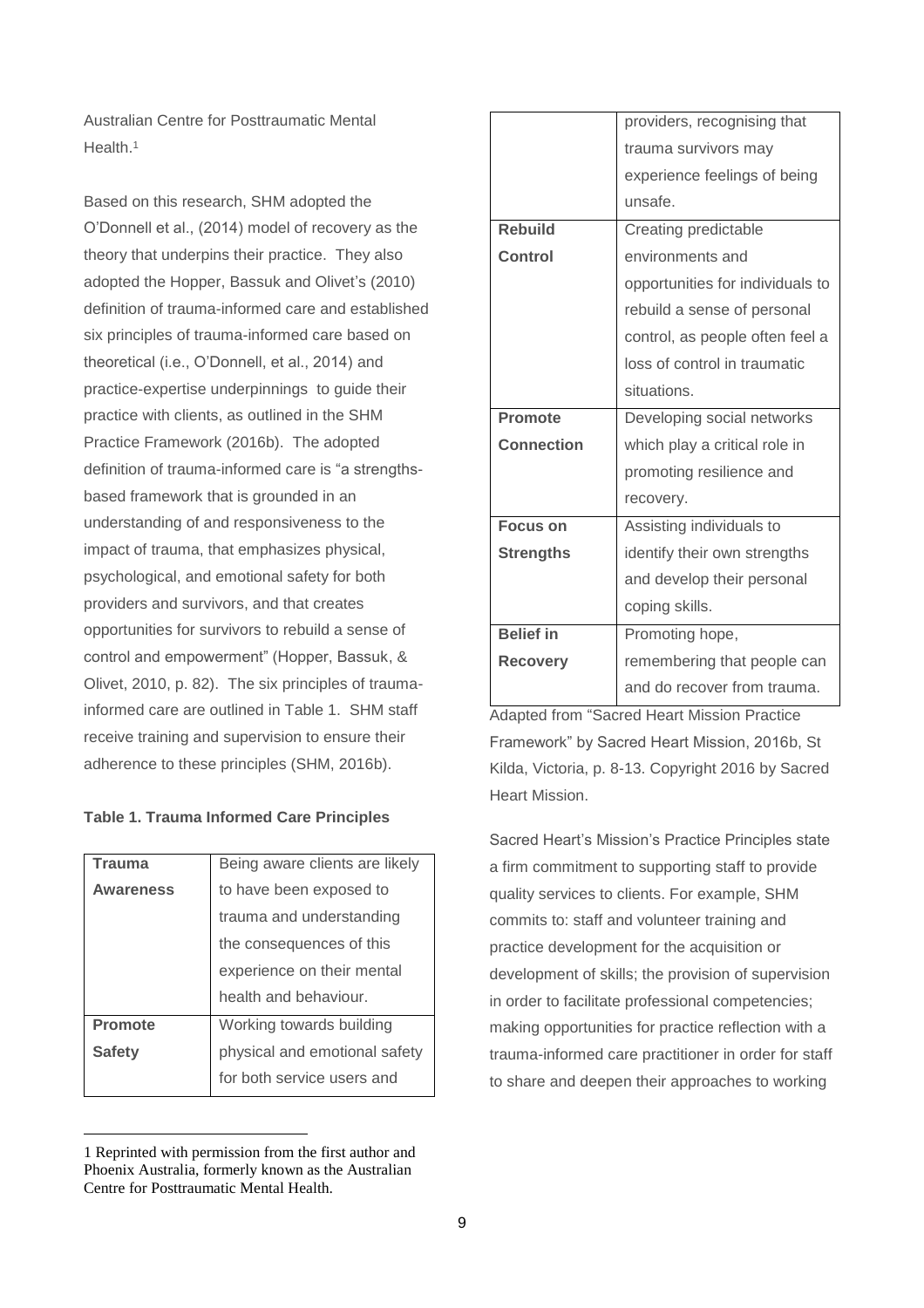with clients; making time for staff to debrief with others about their work; and promotion of health and wellbeing initiatives for staff (SHM, 2016b).

### **Research methodology**

This report summarises findings from the first wave of focus groups with SHM J2SI Phase 2 staff, which were conducted approximately six months after the 3-year study began in July 2016. Follow-up focus groups will be conducted with ICMs and Supervisors on three occasions over 3 years (i.e., 6 months, 18 months, 30 months). This component of the research study was designed to explore SHM staff perceptions and attitudes toward the J2SI Phase 2 intervention, with a focus on their perceptions of the impact of the J2SI Phase 2 intervention on participant outcomes. ICMs  $(N = 10)$  were invited to participate in one of two focus groups (i.e., ICM focus group); 8 participated. Two Supervisors participated in a separate focus group (i.e., Supervisor focus group).

The aim of the ICM focus groups was to gather feedback regarding preliminary staff perspectives of the J2SI Phase 2 intervention and to gather information on their experiences working with participants, to describe challenges they or the participants (i.e., their clients) have experienced thus far and to assess any impacts they believe the intervention may be having at the 6-month mark. The aim of the Supervisor focus group was to obtain an additional perspective on the intervention delivery, particularly Supervisors' experiences of supporting ICMs within the J2SI Phase 2 model. Except in the section on supervision experiences, themes arising from Supervisor and ICM data have been combined, as views did not differ regarding perceptions on intervention qualities and client impacts. In the

Results section, the terms staff (i.e., ICMs and Supervisors) and ICM are used interchangeably. The role of quoted respondents has been removed to ensure anonymity of respondents.

A semi-structured interview guide was developed for the purposes of this study (see Appendix). Ethical approval to conduct the interviews was obtained from the University of Western Australia Human Research Ethics Committee (RA/4/1/7904) and Swinburne University Human Research Ethics Committee (SUHREC 2016/084). Participants were informed of the nature of the study prior to participating and of their right to withdraw consent at any time. When organising the focus groups, participants were advised of the time requirements and the anticipated outcomes of the data being collected. The focus groups were audio-recorded, transcribed, and coded in NVivo10 using a semantic-level coding system. Data has been aggregated and synthesized to provide an overview of major themes.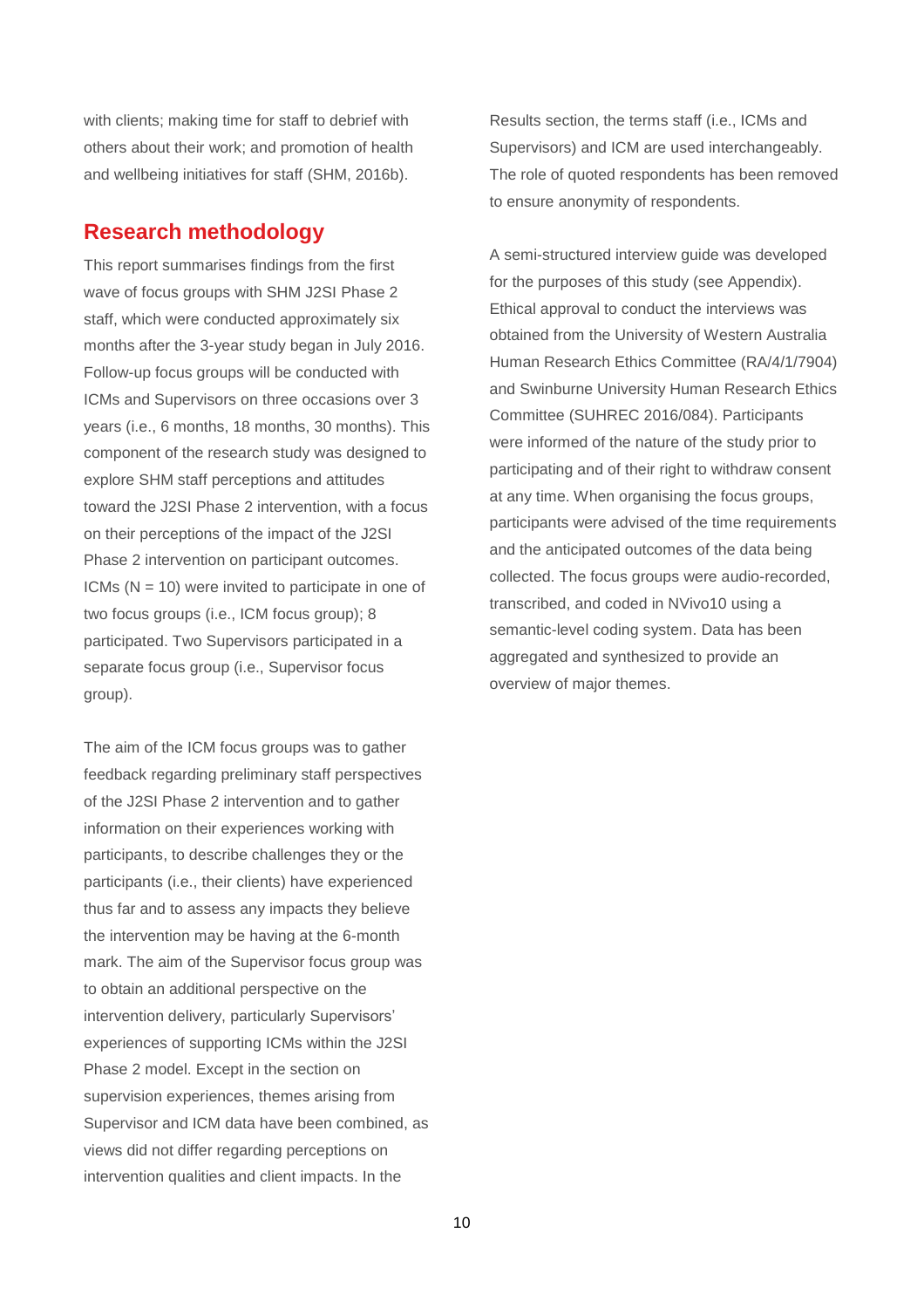### **Results**

The following section describes the results of the first wave of semi-structured interviews and focus groups with SHM J2SI Phase 2 staff, including staff perceptions of the strengths and challenges of J2SI Phase 2, trauma-informed practice, preliminary client outcomes and supervisory experiences.

### **Strengths of J2SI Phase 2**

Staff were asked to describe the J2SI Phase 2 intervention in their own words and to specify how it differs from other services for people experiencing homelessness in Melbourne. When describing the J2SI Phase 2 approach, staff commented on smaller caseloads, a more holistic approach to working with clients, and a belief that the model symbolized a more effective attempt to end chronic homelessness. In reflecting on how the intervention compared to other programs or services for people facing homelessness, the major differences related to having more time to engage with clients as a result of being assigned smaller caseloads, the opportunity to develop stronger relationships with clients, and a greater focus on nurturing increased client autonomy.

#### *More time to engage*

Time was discussed in two ways. Firstly, it was discussed in relation to the duration of service delivery in the J2SI Phase 2 service model (up to three years). It was also discussed in reference to the amount of time, on a weekly basis, that can be spent supporting each client. Having adequate time was seen to be a core asset for relationship building, establishing the trust of clients and having the ability to persevere with challenging or transient clients who are difficult to engage. Having time to provide support was described as the

major difference between the J2SI Phase 2 intervention and other programs in the Specialist Homelessness Service system.

*Having all of that time actually allows some really strong strategies to be put in place and to be embedded in a way that they [the clients] problem solve or manage their own crisis, or resource things, or the way that they maybe respond to people in the community and the services, or how they go about getting what it is what they need… we have such a long period of time that we can really work on possible ways to do that, which will be sustainable rather than presenting all the time in crisis… It's around finding what's really appropriate and what's really best and individual for each person.*

#### *Smaller caseloads*

SHM staff described the experience of being assigned smaller-than-typical caseloads in the J2SI Phase 2 intervention. Staff felt confident that the small caseload approach allowed for the development of reparative relationship experiences for clients who were facing homelessness and a host of other issues in their lives. It also provided the opportunity for ICMs to "journey" with their clients toward important (and often challenging) changes in their lives.

*I think that they're different with us than how they've reacted to other people in the past, which is good and bad in some ways because sometimes they're just so used to running away from that stuff that it's like, "Too much! Just get away from me. Leave me alone." But then you can 'find' the people – yeah – the people at the heart of it*.

11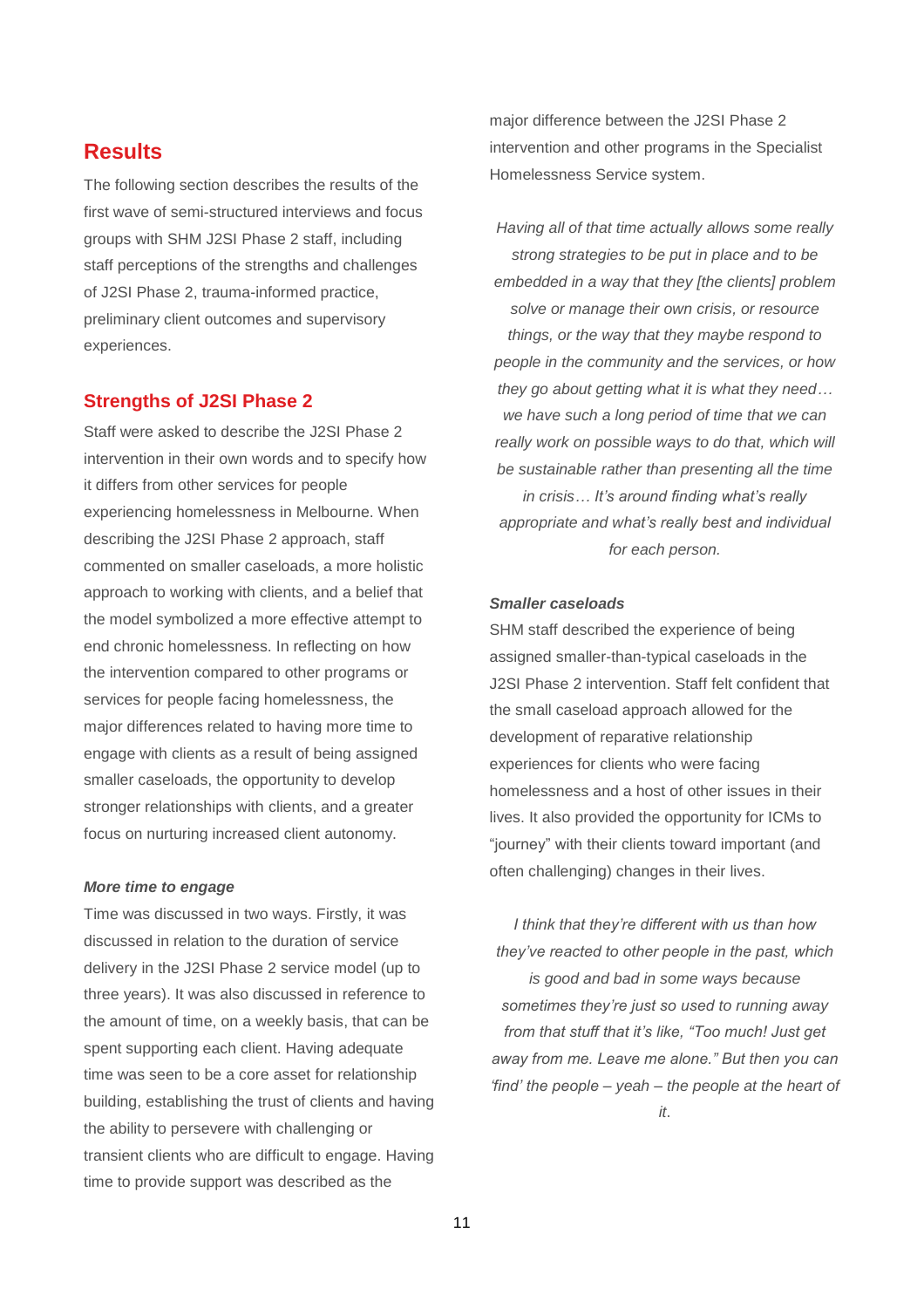Some ICMs described previous positions within the Specialist Homeless Service system wherein they were allocated caseloads of up to 30 clients at any given time. Such large caseloads were viewed as superficially meeting client needs, at best, and were not considered conducive to achieving effective outcomes. A caseload of six clients was considered sufficient for implementing individually tailored plans that were relationshipbased and promoted an assertive engagement approach in ICM-client interactions.

*I came from my job, with a case load of about 30 people, that was kind of increasing all the time and also the amount of time was shortening all the time. So it was just really feeling like you're not able to do a really effective job, let alone kind of remember people and what's going on for them. So I really was enthusiastic about doing this kind of work where you're working with six people who are very complex, but you can work really intensively with them because I think that's what you really need to do to make – have good outcomes for people*.

ICMs also believed that J clients were not being ignored or "labeled" (e.g., 'difficult'; 'complex' or 'uncooperative') as they may have been in other programs/interventions due to the small staff-toclient ratio unique to J2SI Phase 2.

#### *Stronger relationships*

Stronger relationships between ICMs and clients were perceived to be a positive outcome of smaller caseloads. ICM-client relationships were described as "two-way", where both the client and ICM were actively involved in the working relationship. Staff described a number of instances that highlighted clients' developing confidence and trust, such as by sharing personal information with ICMs, which

was perceived as being a unique and beneficial experience, both for clients and for ICMs. Some case managers reported that the absence of pressure to meet a client's needs in a short amount of time allowed for a collaborative therapeutic relationship to develop at its own pace. Establishing stronger relationships was seen as an antidote of sorts for the power imbalance that some staff had experienced in settings where funding rules dictated that specific goals (i.e., rapid housing) must be achieved in meager periods of time. This was usually seen as being at the expense of client-worker relationships and staff worried that under such constraints, support was terminated before clients were ready. The ICMs reported that a positive aspect of the J2SI Phase 2 intervention was that clients were not obliged to "tell their story" in the first session in order to prove their "worthiness" of receiving a certain service. This seemed to align with the personal philosophies of staff, that services should be delivered in a humanistic and compassionate manner that encourages client autonomy.

*Anyone who works in this environment knows that by the time people are sleeping rough it wasn't a bad week that brought them to that point. There are a whole lot of things that have happened for a long period of time. They're not going to be remedied with a three-month intervention of one hour a week. So my experience has been that relationship is primary and if that relationship is not one that's credible and trustworthy and real, transformation is not possible*.

*I think because you're able to meet with somebody so regularly, and I think that because of the trust that you build and the rapport that you build in the beginning… you're able to put their mind at ease that you are going to be around for a*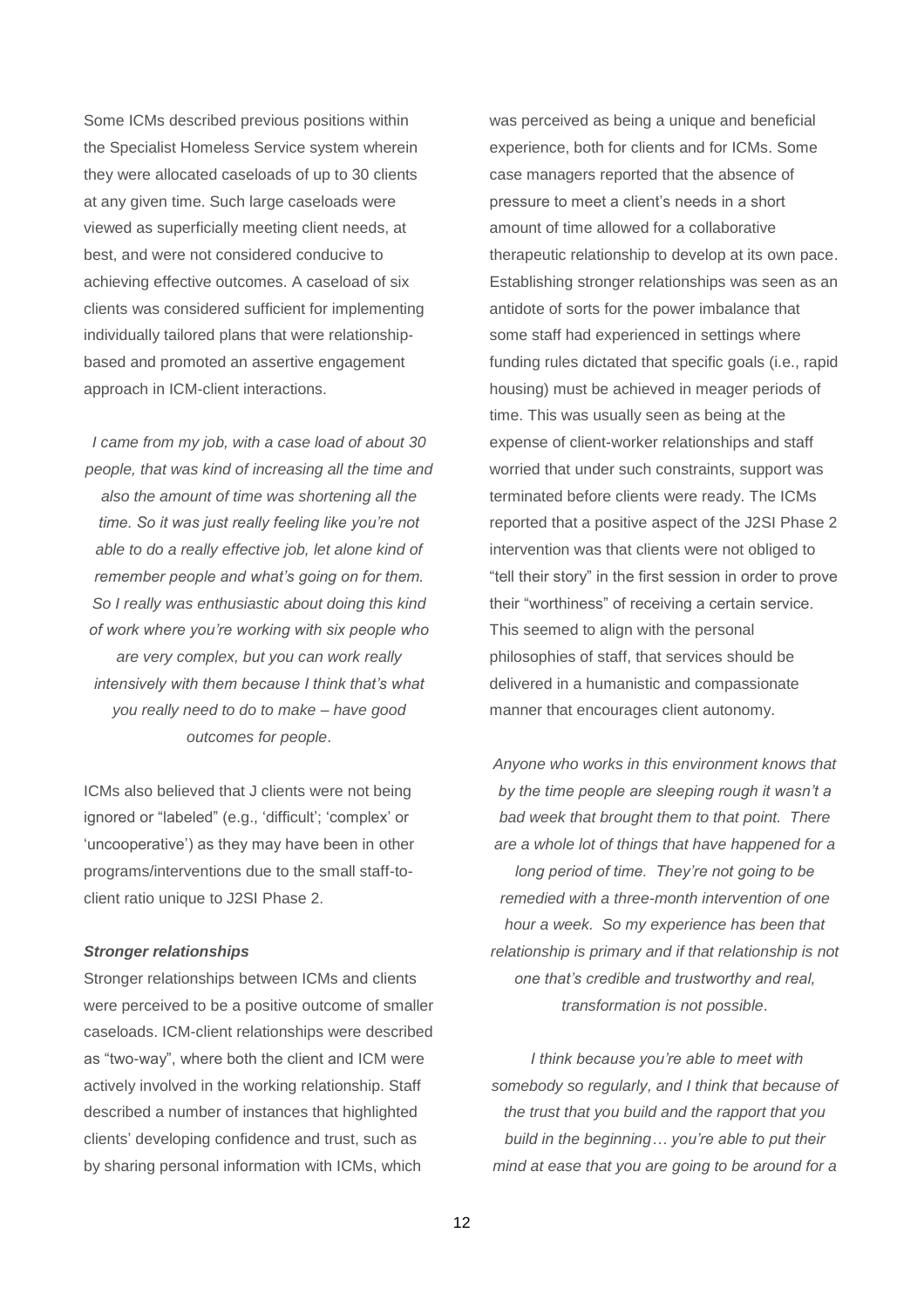*long time and I feel like that's allowed clients to feel more at ease, to be more honest and open about what's happening in their lives*.

*I think the fact that you're around or someone will be around for three years means that you're more likely to get an emotional investment, which opens up a whole new area in the work*.

#### *Client autonomy and independence*

SHM staff mentioned client autonomy as being a significant factor in the J2SI Phase 2 intervention. Staff spoke about being committed to collaborating with clients to develop self-management and "problem-solving skills", building their confidence in facing day-to-day challenges and working towards independent living. They noted that the J2SI approach was different than other programs in this sphere, in that it did not have the structural pressures of needing to achieve outcomes quickly and was, therefore, not so 'crisis' driven. In addition to establishing secure housing, ICMs could spend time encouraging participants to seek help independently and promoting general wellbeing and everyday living skills. Staff described instances in their previous roles where rapid housing was prioritised above other client needs (e.g., mental health, physical health, employment), which they worried may have prevented clients from being able maintain housing over time. In their experience, many ICMs believed that approach led to clients being unable to cope with independent accommodation. In comparison, they suggested that the more holistic, client-driven and strengths-based approach of J2SI was more effective in scaffolding skills development to ensure sustainable independence. They believe this approach leads to better outcomes for people who are homeless, which they were witnessing six months into the study.

*I think too we've got the opportunity to do things that are outside of what would normally be our role. Because if a client identifies that they like reading science fiction books, but they haven't got any, so it's like, "Oh, you remember your local library, let's go, and let's join. They've got heaps of books there you can borrow" or playing chess or like playing scrabble with someone for a while. So as a case manager you don't normally have the opportunity to do that and find out about people's interests and strengths outside of housing or income or work. So it's really able to kind of be a bit broader and hopefully helpful in the long run*.

#### **Challenges of J2SI Phase 2**

Despite reporting an overwhelmingly positive attitude towards the J2SI Phase 2 intervention, some emerging challenges were noted by ICMs. Challenges mostly centered on their own experience of delivering the intervention and industrial issues within the sector.

#### *Challenges for ICMs*

Not all ICMs began their employment with SHM at the same time; thus, some ICMs had larger caseloads than others. ICMs suggested it would have been beneficial if all ICMs were employed and trained at the same time in order to ensure fidelity to the intervention's client-to-ICM ratio of 1:6. Some staff members reported that being involved in a research study, alongside the intervention delivery, presented unique challenges, including differences in paperwork required for the study versus general SHM administration requirements. However, despite acknowledging this, the staff expressed their understanding of the necessity of research to evaluate the effectiveness of the intervention.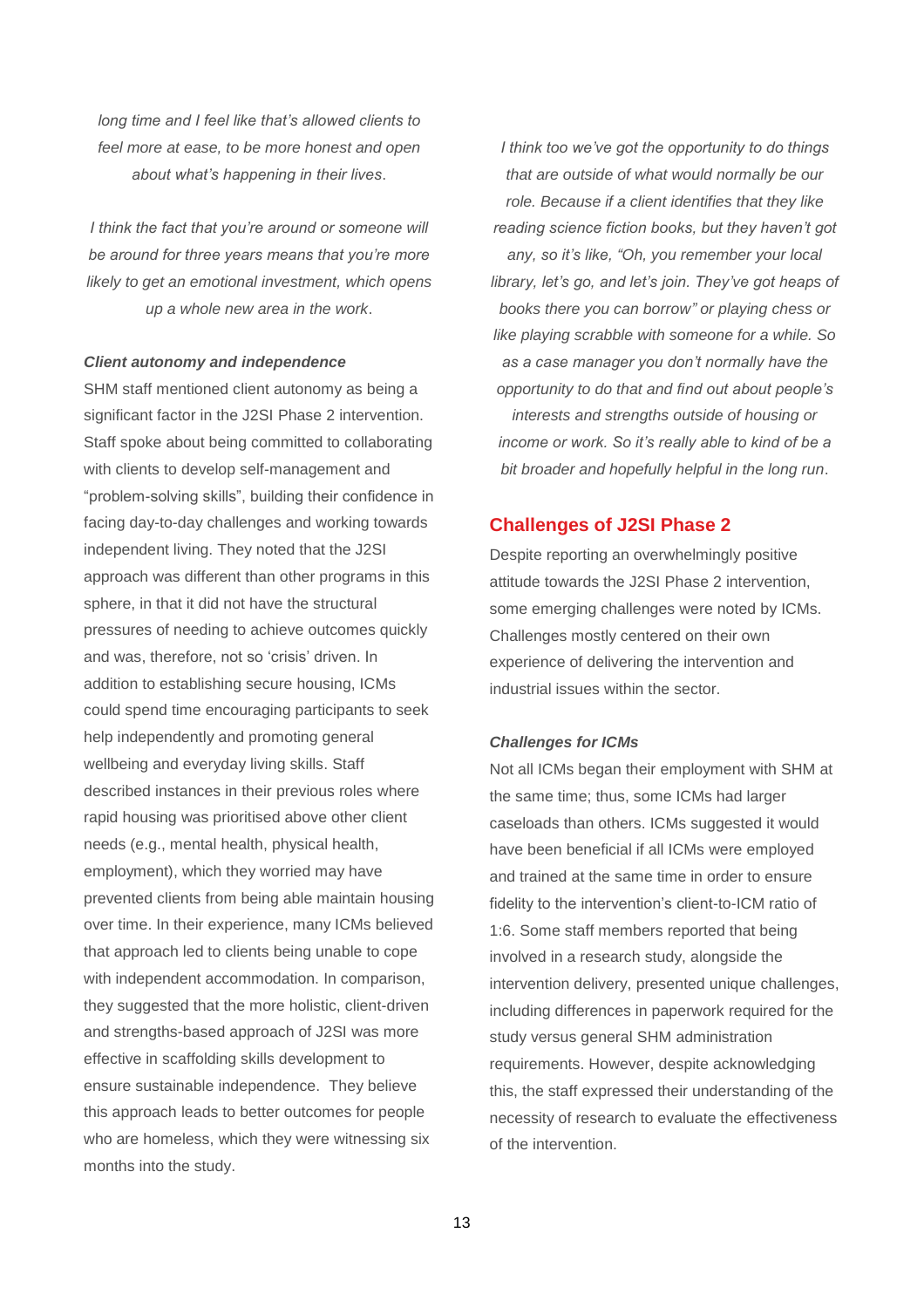Further, staff reflected on the difference in the nature of the work (i.e., smaller caseloads, stronger relationships) as being "new" or "different." Although this was not discussed negatively, staff recognized the importance of maintaining professional boundaries with clients and of looking after their own emotional wellbeing. This became particularly important as clients began opening up about their lives and backgrounds, which was oftentimes fraught with trauma and hardship. They appreciated this was something that had to be professionally and carefully managed.

*I think the initial stage of working with our client group is actually building that trust in engagement and that reassurance that we are going to be around for the long haul. If they've had a lot of workers they don't trust the system a lot of the time so it's just that consistent response – 'you can scream at me, you can yell at me, call me every name under the sun, but I will be back tomorrow or I'll give you a call in a couple of days' – and just getting people on board with that process I think is a challenge in itself*.

Finally, ICMs raised concerns that current sector wages may impact staff turnover and, therefore, staff attrition in the research study. ICMs believed that the monetary compensation for this work was not adequate and may impact on their ability to continue to work in this area and to provide ongoing support to clients who present with a range of difficult issues. They believed that this had the impact of the sector not being able to retain effective and experienced workers.

### **Trauma-informed practice**

The focus groups explored the delivery of a trauma-informed practice framework, one of the five elements of the J2SI Phase 2 service model. ICMs highly valued the training provided by SHM on trauma-informed practice with homeless clients. In fact, many spoke about the importance of professional development in this area and acknowledged that they have a more traumainformed perspective towards clients' challenging behaviors as a result of their work at SHM. There was general agreement that client problematic behaviors were now being understood as a product of past trauma rather than being viewed in isolation from past traumatic experiences.

*I think all of the training that we had initially, it sets us up to be able to do the job better, allows us time to sit back and reflect on the people that we're working with in the way that we need to approach it and how that's fluid and it also sets up the notion that we're always going to need to learn. So it opens us more to learning from participants and team members and things like that and I think that's a really important part of starting something like this*.

Staff discussed how they (ICMs) now relied on their awareness of trauma and its effects whilst working hard at building meaningful and trusting relationships with clients. They also discussed the importance of knowing about concepts such as retraumatisation and desensitisation, which clients may experience when being asked to tell and retell their history to service providers. As such, ICMs appreciated the amount of time they had to spend with their clients, in order to gradually unpack their clients' stories over time, rather than in their first meeting. Staff felt that trauma-informed practice allowed them to view their clients in a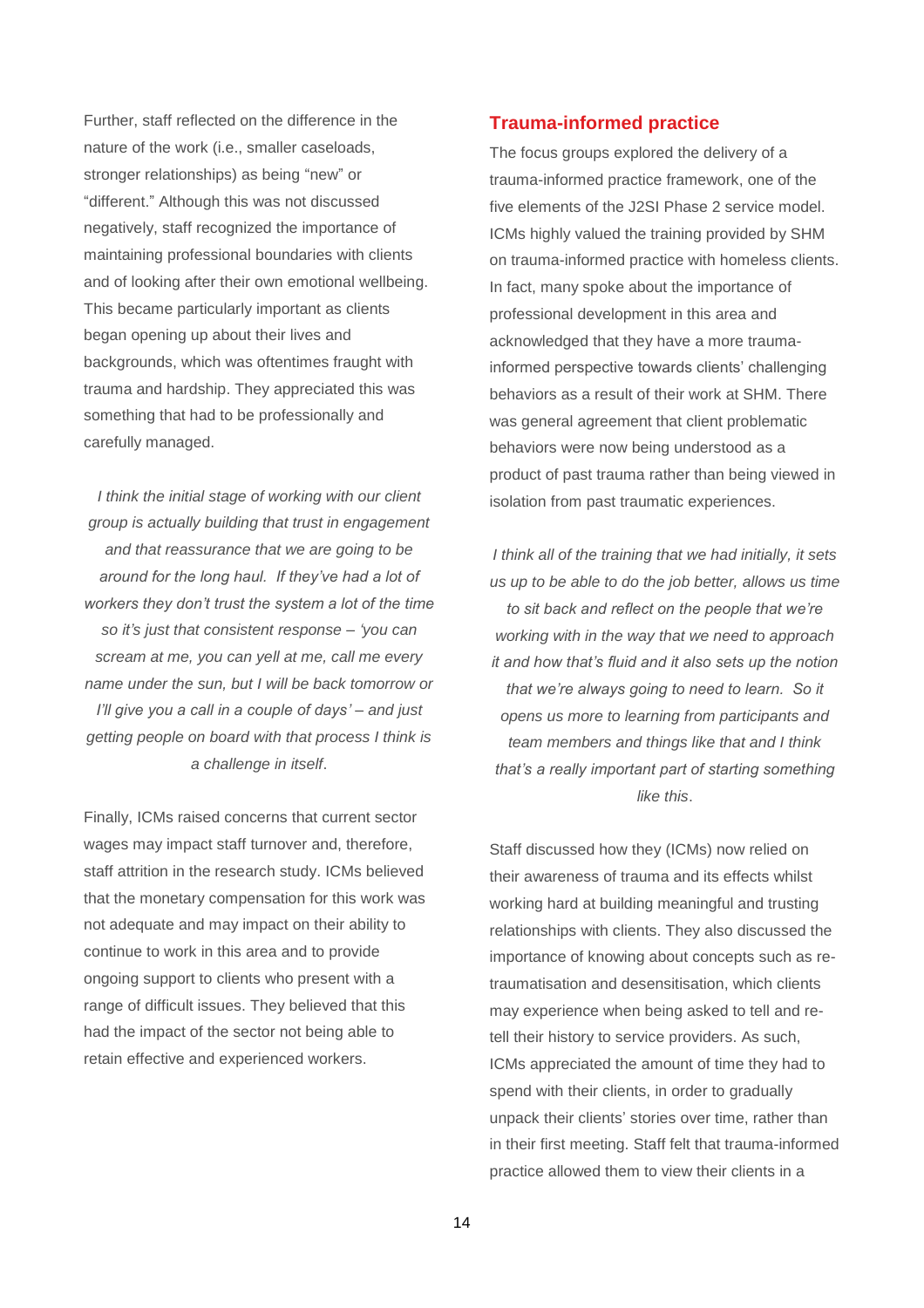more holistic way, as people with a unique and individual history.

*I think, with one of my clients in particular, when I talk to other services about him and what has happened, I get a better picture he's burnt out other services and they really think he's the problem and he won't kind of play the game, and fit in, gets a bit aggro, bit difficult to get along with, won't accept anything that's offered. So it's his problem - but he is still homeless. So I would imagine what has happened for many years with him is he has just drifted around one place to another and never really connecting. So I think a program like J2SI is really what he needs to have someone just consistently sticking with him through thick and thin. It's going to make a big difference*.

### **Reported client outcomes at six months**

Staff were asked to share insights into whether they believed the J2SI intervention was having an impact on clients in relation to the six key outcomes of the J2SI Phase 2 intervention: education, employment and income; social inclusion; mental health; physical health; housing; and service usage. While there was general agreement that the intervention was still very much "in its early days", staff described notable perceived outcomes as including:

> Strong, trusting relationships being built between clients and ICMs; Good client engagement; Conversations becoming strength-based, rather than deficit-focused; Discussion regarding planning pathways into employment or education (some clients already enrolled into TAFE courses); and,

Entry into permanent housing for some participants.

*A couple of my clients actually have said – reflecting at about [the] six-month mark - that they have no concept of what it would be like working in the team with a one-on-one worker for this long. They said that they'd been told about the surveys and what the project was about, but they could not have imagined [the] results and how they'd be feeling about being connected to a program like this and that it's far exceeded their idea of what the support might be. Yeah. So it's a nice thing for them to say, but I think a lot of people who access services would not have any expectation that it would continue on for some time and that there would be some kind of emotional kind of rapport built*.

# **J2SI Phase 2 Supervisors' perspectives on supervision of ICMs**

J2SI Phase 2 Supervisors are responsible for providing individual and group supervision to the ICMs. In a separate interview, they were asked specifically about their experiences as Supervisors in the J2SI intervention. Supervisors discussed the importance of supervision as it allowed for the 'reassurance' and 'encouragement' of the J2SI model in ICM-client interactions. Common to the Specialist Homelessness Service sector, the Supervisors explained that many ICMs came from diverse backgrounds and experiences and that most had previously worked in short-term, crisisdriven work with people facing homelessness. Therefore, the long-term and smaller caseload model of J2SI was a new way of working for many ICMs. The supervision component was an opportunity to reassure ICMs that they can take time with their clients (i.e., "slow down") and encourage them to "get to know the person" first.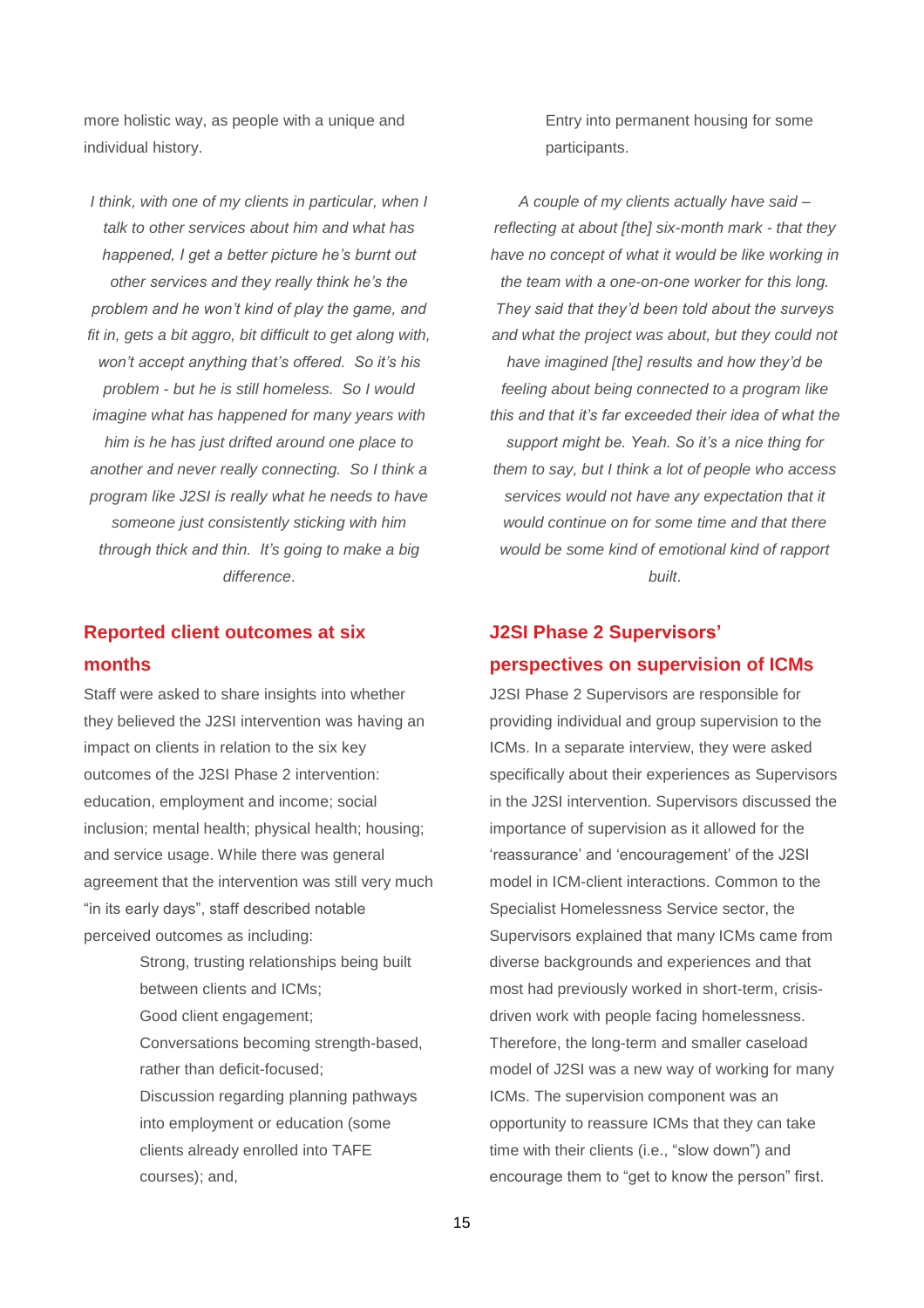As such, being able to ground ICM's work in the J2SI model within supervision, reassured ICMs when facing challenges in their work with clients.

Supervision meetings were also described as an important opportunity to discuss risk assessment and risk management. Stemming from a traumainformed understanding, the Supervisors were able to encourage ICMs to maintain self-care practices that optimised their own wellbeing, whilst also being cognisant of their clients' needs. Discussing boundary setting and risk management was a regular topic of supervision and the Supervisors were able to help ICMs with professional dilemmas and to provide support and advice where needed.

### **Conclusion**

Sacred Heart Mission (SHM, 2016c) describes the J2SI intervention as:

> A significant departure from existing approaches and sets a new benchmark for addressing long-term homelessness in Australia. It's different as it takes a relationship-based approach, provides long-term support, and works from the premise that if people can sustain their housing and manage their complex health issues, this provides a solid foundation to the next steps of building skills, becoming a part of the community and contributing to society.

This first qualitative evaluation describing Supervisor and ICM perceptions of delivering the J2SI Phase 2 intervention reveals strong fidelity to the above description. ICMs and Supervisors alike discussed key strengths of the intervention as having more time to work with clients each week

and over a longer time period, having smaller caseloads, creating stronger relationships with clients and observing increased client autonomy.

SHM staff believed that J2SI Phase 2 diverged significantly from existing services in the Specialist Homelessness Service system, and they spoke positively about working in a trauma-informed way, both from a work satisfaction perspective and as an intervention that they believed was respectful and compassionate to clients. Having the ability to 'journey' alongside the client at the client's own pace was considered a positive component of the intervention and reflected the key features of the recovery model (i.e., O'Donnell, et al., 2014), including creating hope, safety and self-efficacy; developing core psychological stability skills such as helpful thinking and problem solving; and engaging in specialist treatment and support (SHM, 2016c). According to ICMs, working in this way encouraged clients to remain more engaged in the support that they were providing than they would in a less holistic, time-limited service delivery model. As a result, staff felt that clients were more likely to gain confidence and skills to make meaningful life changes.

Finally, Supervisors emphasised the importance of closely supporting ICMs throughout the process of working with clients. This way of working with clients is relatively novel within the Specialist Homelessness Service sector, requiring ICMs to learn new skills and knowledge, especially in relation to understanding the impact of trauma on relational styles, motivation to change and general outcomes. Furthermore, given the time-intensive and long-term nature of the relationships with clients, a necessary ingredient of the J2SI Phase 2 intervention, ongoing supervision for ICMs to ensure fidelity to the intervention and self-care for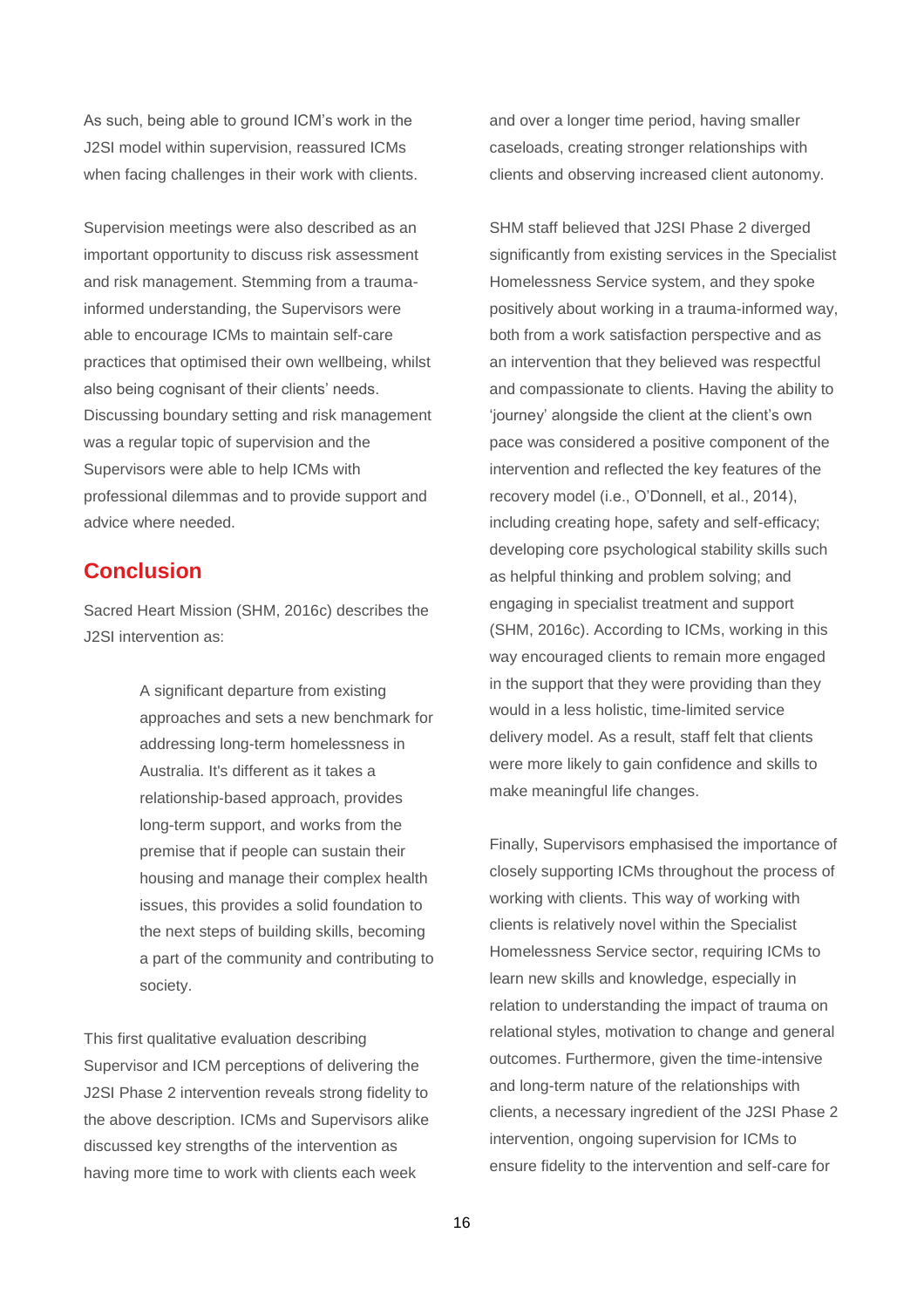ICMs was considered vital to the success of the J2SI Phase 2 intervention. This qualitative report provides valuable information about the experiences of SHM staff who are on the frontlines delivering the J2SI Phase 2 intervention.

#### **References**

Flatau, P., Thielking, M., Wood, L., Martin, K., Vallesi, S., Courtney, R., & Zaretzky, K. (2015). *Journey to Social Inclusion Phase 2: A randomised control trial to assess a modified homelessness intervention (J2SI Phase 2). Study protocol.* Melbourne: Sacred Heart Mission. Retrieved from http://www.anzctr.org.au/AnzctrAttachments/36992 9-J2SI%20Study%20protocol%20Final.pdf

Flatau, P., Seivwright, A., Callis, Z., Thielking, M., Mackelprang, J., Taylor, K., and La Sala, L. (2018). *Chronic Homelessness in Melbourne: First-Year Outcomes of the Journey to Social Inclusion Phase 2 Study Participants*. Melbourne: Sacred Heart Mission. doi: 10.4225/50/5b39771548dcf

Hopper, E. K., Bassuk, E. L., & Olivet, J. (2010). Shelter from the storm: Trauma-informed care in homelessness services settings, *The Open Health Sciences and Policy Journal, 3*, 80-100. doi: 10.2174/1874924001003020080.

Johnson, G., & Tseng, Y. (2010). *Journey to Social Inclusion evaluation methodology randomised control trial*. Melbourne: Sacred Heart Mission.

Johnson, G., Kuehnle, D., Parkinson, S., & Tseng, Y. (2012). *Meeting the challenge: transitions out of long-term homelessness. A randomised controlled trial examining the 24 month costs, benefits and social outcomes from the Journey to Social Inclusion pilot program.*  Melbourne: Sacred Heart Mission. Retrieved from https://www.sacredheartmission.org/sites/default/fil es/publication-

documents/Meeting\_the\_challenge\_J2SI.pdf

Johnson, G., D. Kuehnle, S. Parkinson, S., Sesa, S., & Tseng, Y. (2013). *Resolving long-term homelessness: A randomised controlled trial examining the 36 month costs, benefits and social outcomes from the Journey to Social Inclusion pilot program.* Melbourne: Sacred Heart Mission. Retrieved from

https://www.sacredheartmission.org/sites/default/fil es/publication-documents/resolving%20longterm%20homelessness.pdf

Johnson, G., Kuehnle, D., Parkinson, S., Sesa, S. & Tseng, Y. (2014). *Sustaining exits from long-term homelessness: A randomised controlled trial examining the 48 month social outcomes from the Journey to Social Inclusion pilot program.* Melbourne: Sacred Heart Mission. Retrieved from https://www.sacredheartmission.org/sites/default/fil es/publication-

documents/j2si\_sustaining\_exits\_from\_longterm\_h omelessness\_2015.pdf

Johnson, G., Parkinson, S., Tseng, Y., & Kuehnle, D. (2011). *Long-term homelessness: Understanding the challenge - 12 months outcomes from the Journey to Social Inclusion pilot program.* Melbourne: Sacred Heart Mission. Retrieved from

https://www.sacredheartmission.org/sites/default/fil es/publication-documents/J2SI%20Longterm%20Homelessness%20report%202011.pdf

Miscenko, D., Vallesi, S., Wood, L., Thielking, M., Taylor, K., Mackelprang, J. & Flatau, P. (2017). *Chronic homelessness in Melbourne: The experiences of Journey to Social Inclusion Phase 2 study participants.* Melbourne: Sacred Heart Mission. Retrieved from

https://www.sacredheartmission.org/understanding homelessness/homelessness-projects-reports

O'Donnell, M., Varker, T. & Phelps, A. (2012). *Literature Review: The Nature of the Relationship between Traumatic Events in*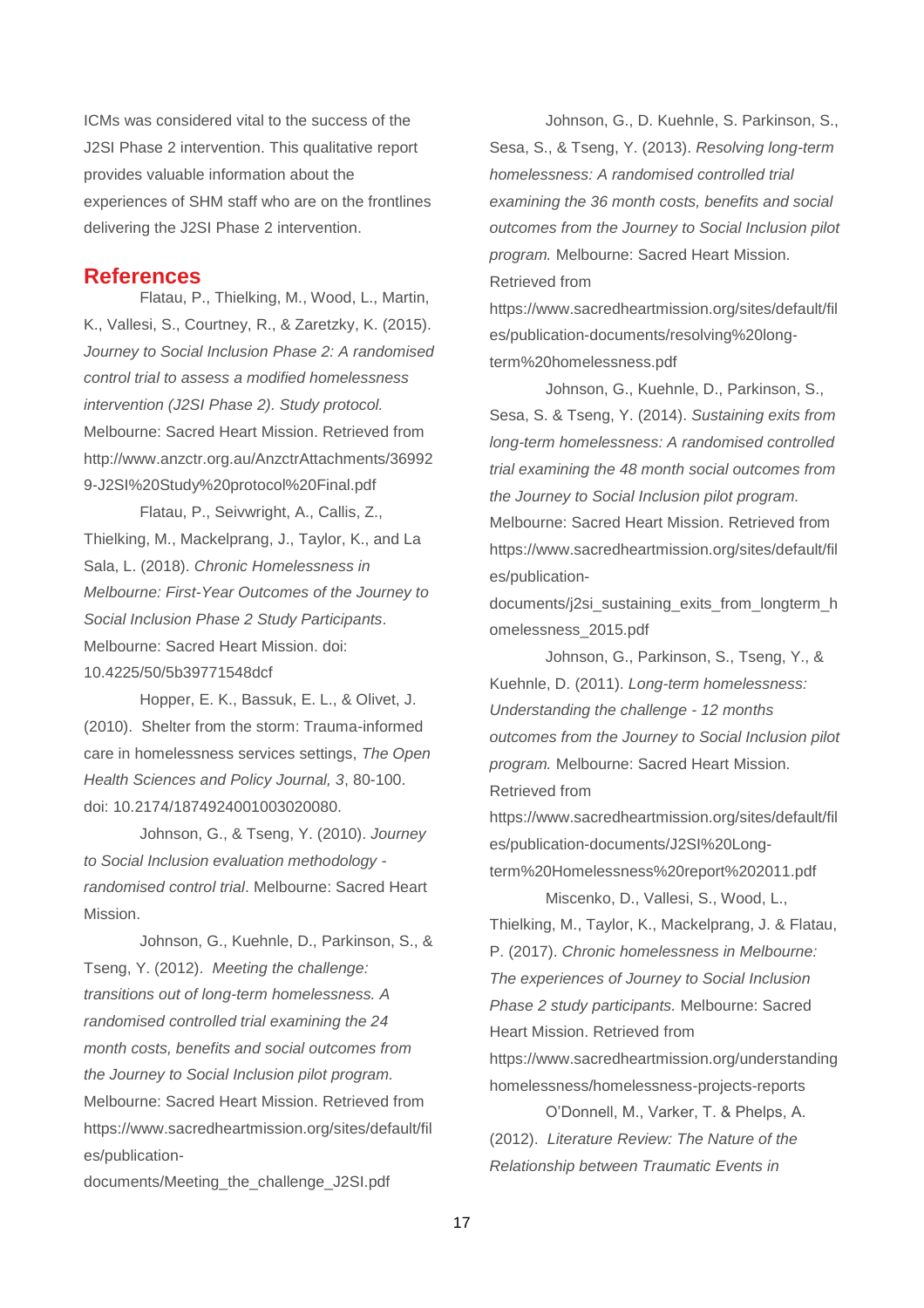*People's Lives and Homelessness*. Melbourne, Victoria: Australian Centre for Posttraumatic Mental Health, The University of Melbourne. Retrieved from

https://www.mindaustralia.org.au/assets/docs/THI %20Literature%20Review%20(200912).pdf

O'Donnell, M., Varker, T., Cash, R., Armstrong, R., Di Censo, L., Zanatta, P., Murnane, A., Brophy, L., & Phelps, A. (2014). *The Trauma and Homelessness Initiative*. Report prepared by the Australian Centre for Posttraumatic Mental Health in collaboration with Sacred Heart Mission, Mind Australia, Inner South Community Health and VincentCare Victoria.

Parkinson, S. (2012). *The Journey to Social Inclusion project in practice: A process evaluation of the first 18 months*. Melbourne: Sacred Heart Mission. Retrieved from https://www.sacredheartmission.org/sites/default/fil es/publication-documents/J2SI\_May2012.pdf

Parkinson, S., & Johnson, G. (2014). *Integrated intensive case management in practice. Final process evaluation of the Journey to Social Inclusion program.* Melbourne: Sacred Heart Mission. Retrieved from https://www.sacredheartmission.org/sites/default/fil es/publication-

documents/process\_evaluation\_final.pdf

Sacred Heart Mission. (2016a). *Journey to Social Inclusion Project*. Melbourne: Sacred Heart Mission. Retrieved from https:// www.sacredheartmission.org/services/longertermsupport-accommodation/journey-socialinclusionproject

Sacred Heart Mission (2016b). *Sacred Heart Mission Practice Framework*. Melbourne: Sacred Heart Mission. Retrieved from https://www.sacredheartmission.org/sites/default/fil es/ssacred\_heart\_mission\_practice\_framework.pdf

Sacred Heart Mission (2016c). *Ending long-term homelessness in Melbourne - Journey to Social inclusion project (J2SI)*. Melbourne: Sacred Heart Mission. Retrieved from [https://www.sacredheartmission.org/services/longe](https://www.sacredheartmission.org/services/longer-term-support-accommodation/journey-social-inclusion-project) [r-term-support-accommodation/journey-social](https://www.sacredheartmission.org/services/longer-term-support-accommodation/journey-social-inclusion-project)[inclusion-project](https://www.sacredheartmission.org/services/longer-term-support-accommodation/journey-social-inclusion-project)

Sacred Heart Mission (2018). *Journey to Social Inclusion (J2SI) Phase 2 Implementation Report*. Melbourne: Sacred Heart Mission.